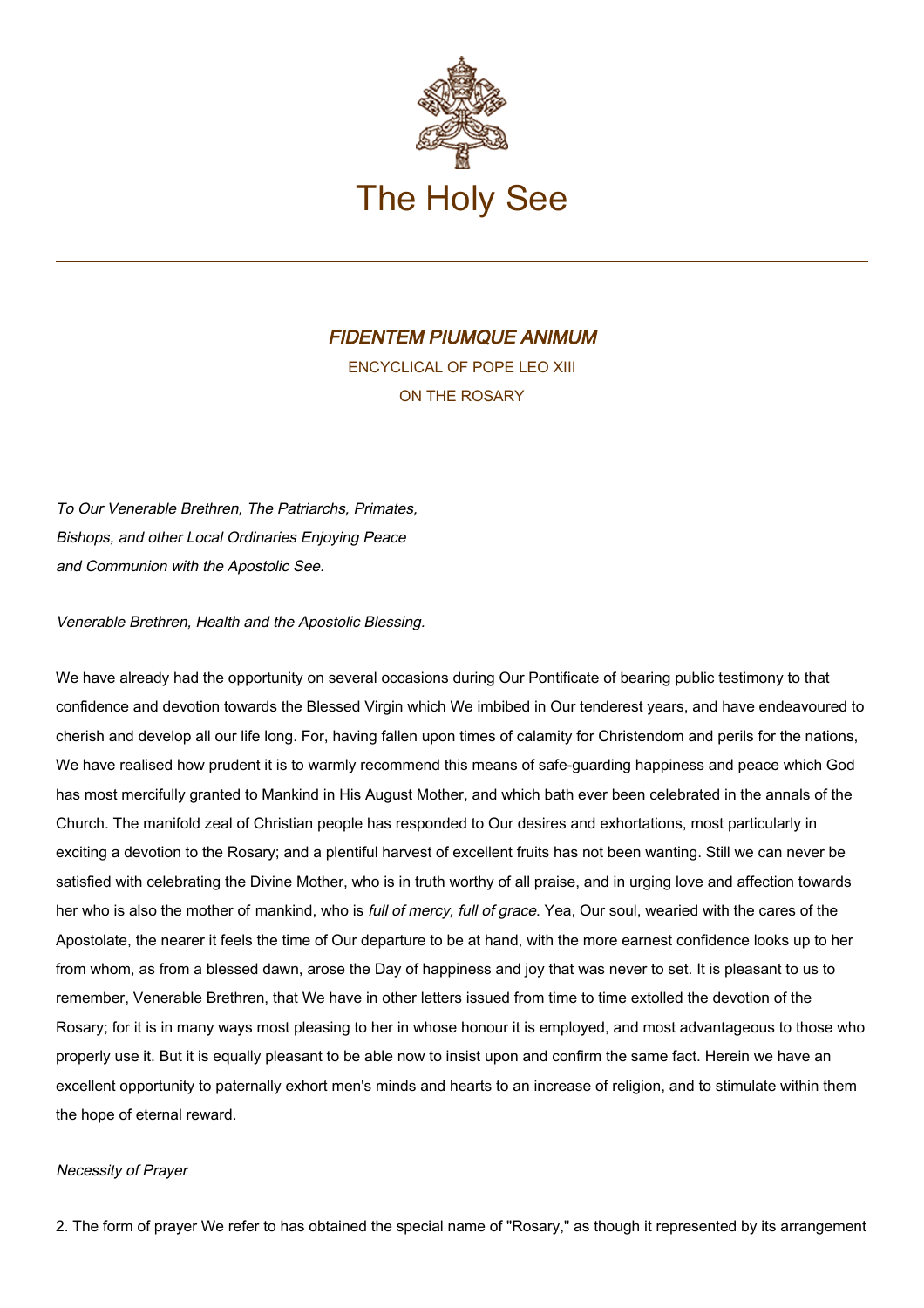the sweetness of roses and the charm of a garland. This is most fitting for a method of venerating the Virgin, who is rightly styled the Mystical Rose of Paradise, and who, as Queen of the universe, shines therein with a crown of stars. So that by its very name it appears to foreshadow and be an augury of the joys and garlands of Heaven offered by her to those who are devoted to her. This appears Clearly if we consider the nature of the Rosary of Our Lady. There is no duty which Christ and His Apostles more emphatically urged by both precept and example than that of prayer and supplication to Almighty God. The Fathers and Doctors in subsequent times have taught that this is a matter of such grave necessity, that if men neglect it they hope in vain for eternal salvation. Every one who prays finds the door open to impetration, both from the very nature of prayer and from the promises of Christ. And we all know that prayer derives its chief efficacy from two principal circumstances: perseverance, and the union of many for one end. The former is signified in those invitations of Christ so full of goodness: ask, seek, knock (Matt. vii., 7), just as a kind father desires to indulge the wishes of his children, but who also requires to be continually asked by them and as it were wearied by their prayers, in order to attach their hearts more closely to himself. The second condition Our Lord has born witness to more than once: If two of you shall consent upon earth concerning anything whatsoever they shall ask, it shall be done to them by My Father who is in heaven. For where there are two or three gathered in My name, there am I in the midst of them (Matt. xviii. 19, 20). Hence that pregnant saying of Tertullian: Let us gather into an assembly and congregation that we may, as it were, make up a band and solicit God (Apologet. c. xxxix): such violence is pleasing to God; and the memorable words of Aquinas: It is impossible that the prayers of many should not be heard, if one prayer is made up as it were out of many supplications. (In Evang. Matt. c. xvii). Both of these qualities are conspicuous in the Rosary. For, to be brief, by repeating the same prayers we strenuously implore from Our Heavenly Father the Kingdom of His grace and glory; we again and again beseech the Virgin Mother to aid us sinners by her prayers, both during our whole life and especially at that last moment which is the stepping-stone to eternity. The formula of the Rosary, too, is excellently adapted to prayer in common, so that it has been styled, not without reason, "The Psalter of Mary." And that old custom of our forefathers ought to be preserved or else restored, according to which Christian families, whether in town or country, were religiously wont at close of day, when their labours were at an end, to assemble before a figure of Our Lady and alternatelyrecite the Rosary. She, delighted at this faithful and unanimous homage, wasever near them like a loving mother surrounded by her children, distributing tothem the blessings of domestic peace, the foretaste of the peace of heaven.Considering the efficacy of public prayer, We, among other decrees which we havefrom time to time issued concerning the Rosary, have spoken thus: "It isOur desire that in the principal church of each diocese it should be recitedevery day, and in parish churches on every feast-day (Apostolic Letter Salutaris Ille, 24th December, 1883). Let this be constantly and devoutly carried out. Wealso see with joy the custom extended on other solemn occasions of publicdevotion and in pilgrimages to venerated shrines, the growing frequency of whichis to be commended. This association of prayer and praise to Mary is bothdelightful and salutary for souls. We ourselves have most strongly experiencedthis - and Our heart rejoices to recall it - when at certain times in OurPontificate We have been present in the Vatican basilica, surrounded by greatcrowds of all classes, who united with Us in mind, voice, and hope, earnestlyinvoked by the mysteries and prayers of the Rosary, her who is the most powerfulpatroness of the Catholic name.

#### Christ the one Mediator: Position of the Saints and Especially of Mary

3. And who could think or say that the confidence so strongly felt in thepatronage and protection of the Blessed Virgin is excessive? Undoubtedly thename and attributes of the absolute Mediator belong to no other than to Christ,for being one person, and yet both man and God, He restored the human race tothe favour of the Heavenly Father: One Mediator of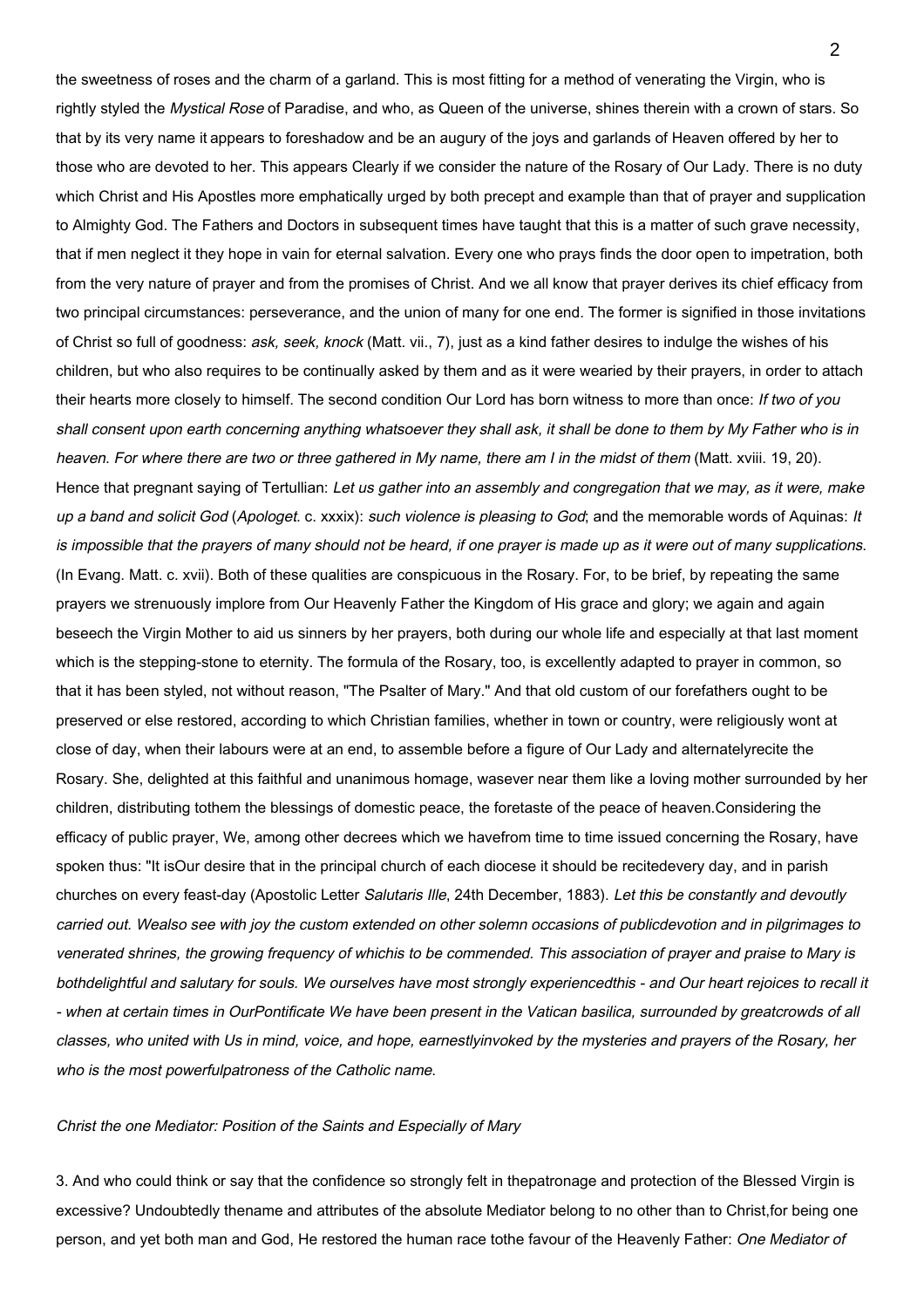God and men, the man ChristJesus, who gave Himself a redemption for all (1 Tim. ii. 5, 6). And yet, as theAngelic Doctor teaches, there is no reason why certain others should not becalled in a certain way mediators between God and man, that is to say, in so faras they co-operate by predisposing and ministering in the union of man with God(Summa, p. III, q. xxvi., articles 1, 2). Such are the angels and saints, theprophets and priests of both Testaments; but especially has the Blessed Virgin aclaim to the glory of this title. For no single individual can even be imaginedwho has ever contributed or ever will contribute so much towards reconciling manwith God. She offered to mankind, hastening to eternal ruin, a Saviour, at that moment when she received the announcement of the mystery of peace brought to this earth by the Angel, with that admirable act of consent in the name of the whole human race (Summa. p. III, q. xxx., art. 1). She it is from whom is born Jesus; she is therefore truly His mother, and for this reason a worthy and acceptable "Mediatrix to the Mediator." As the various mysteries present themselves one after the other in the formula of the Rosary for the meditation and contemplation of men's minds, they also elucidate what we owe to Mary for our reconciliation and salvation. No one can fail to be sweetly affected when considering her who appeared in the house of Elizabeth as the minister of the divine gifts, and who presented her Son to the Shepherds, to the kings, and to Simeon. Moreover, one must remember that the Blood of Christ shed for our sake and those members in which He offers to His Father the wounds He received, the price of our liberty, are no other than the flesh and blood of the virgin, since the flesh of Jesus is the flesh of Mary, and however much it was exalted in the glory of His resurrection, nevertheless the nature of His flesh derived from Mary remained and still remains the same (de Assumpt. B. V. M., c.v., among the Opera S. Aug).

## Divine Faith and the Rosary

4. Yet another excellent fruit follows from the Rosary, exceedingly opportune to the character of our times. This we have referred to elsewhere. It is that, whilst the virtue of Divine Faith is daily exposed to so many dangers and attacks, the Christian may here derive nourishment and strength for his faith. Holy writ calls Christ the Author and finisher of faith (Heb. vii. 2), the Author, because He taught men many things which they had to believe, especially about Himself in whim dwelleth all the fullness of the Godhead (Colos. ii., 9), and also because He mercifully gives the power of believing by the grace and, as it were, the function of the Holy Ghost; the Finisher, because in Heaven, where He will change the habit of faith into the splendour of glory, He openly discloses to them those things which they have seen in this mortal life as through a veil. Now Christ stands forth clearly in the Rosary. We behold in meditation His life, whether His hidden life in joy, or His public life in excessive toil and sufferings unto death, or His glorious life from His triumphant resurrection to His eternal enthronement at the right hand of the Father. And since faith, to befull and sufficient, must display itself, - for with the heart we believe untojustice, but with the mouth confession is made unto salvation (Rom. x., 10), - sohave we also in the Rosary an excellent means unto this, for by those vocalprayers with which it is intermingled, we are enabled to express and profess ourfaith in God, our most watchful Father; in the future life, the forgiveness ofsins; in the mysteries of the august Trinity, the Incarnation of the Word, theDivine Maternity, and others. All know the value and merit of faith. For faithis just like a most precious gem, producing now the blossoms of all virtue bywhich we are pleasing to God, and hereafter to bring forth fruits that will lastfor ever: for to know Thee is perfect justice, and to know Thy justice and Thypower is the root of immortality (Wisdom xv., 3). It is here the place to add aremark respecting the duties of those virtues which faith rightly postulates.Among them is the virtue of penance, and one part of this is abstinence, whichfor more reasons than one is necessary and salutary. It is true the Church isgrowing more indulgent towards her children in this matter, but they mustunderstand they are bound to take all care to make up for this maternalindulgence by other good works. We rejoice for this reason also to proposeparticularly the use of the rosary, which is capable of producing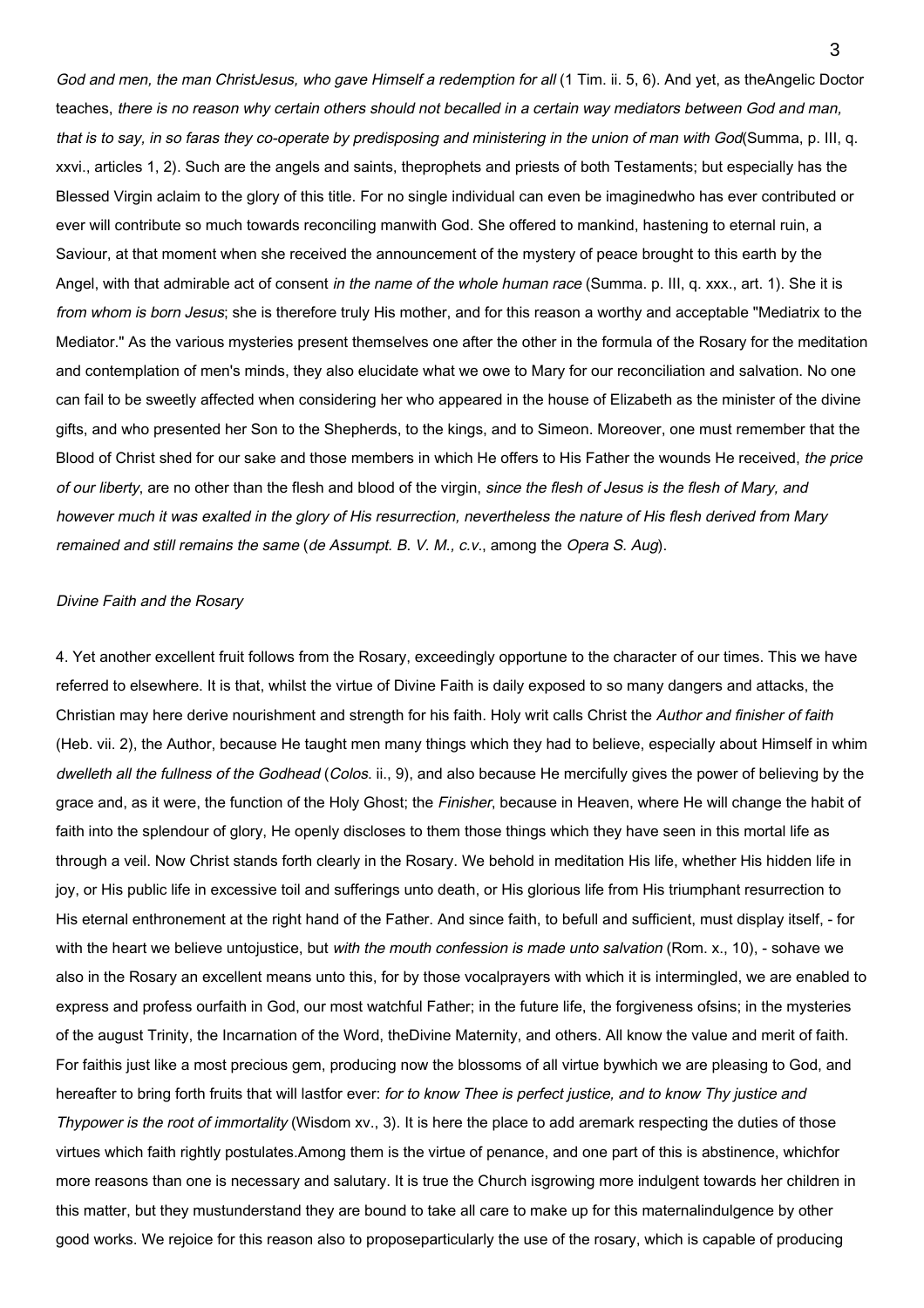worthy fruitsof penance, especially by the remembrance of the sufferings of Christ and HisMother.

5. To those therefore who are striving after supreme happiness this means of the Rosary has been most providentially offered, and it is one unsurpassed for facility and convenience. For any person even moderately instructed in his religion can make use of it with fruit, and the time it occupies cannot delay any man's business. Sacred history abounds with striking and evident examples. It is well known that there have been many persons occupied in most weighty functions or absorbed in laborious cares who have never omitted for a single day this pious practice. Combined with this advantage is that inward sentiment of devotion which attracts minds to the Rosary, so that they love it as the intimate companion and faithful protector of life; and in their last agony they embrace and hold fast to it as the dear pledge of the unfading Crown of glory. Such a pledge is greatly enhanced by the benefits of sacred indulgences, if properly employed; for the devotion of the Rosary has been richly endowed with such indulgences by both ourPredecessors and Ourselves. These favours will certainly prove most efficaciousto both the dying and the departed, being bestowed as it were by the hands ofthe merciful Virgin, in order that they may the sooner enjoy the eternal peaceand light they have desired.

### Prayer for the Re-Union of Christendom

6. These considerations, Venerable Brethren, move us incessantly to extol andrecommend to Catholic peoples this excellent and most salutary form of devotion.Yet another very urgent reason, of which we have often spoken both in Lettersand Allocutions, encourages us to do this. For that earnest desire, which Wehave learnt from the Divine Heart of Jesus, of fostering the work ofreconciliation among those who are separated from Us daily urges Us morepressingly to action; and we are convinced that this most excellent Re-unioncannot be better prepared and strengthened than by the power of prayer. Theexample of Christ is before us, for in order that His disciples *might be one* infaith and charity, he poured forth prayer and supplication to His Father. Andconcerning the efficacious prayer of His most holy Mother for the same end,there is a striking testimony in the Acts of the Apostles. Therein is describedthe first assembly of the Disciples, expecting with earnest hope and prayer thepromised fullness of the Holy Spirit. And the presence of Mary united with themin prayer is specially indicated: All these were persevering with one mind inprayer with Mary the Mother of Jesus (Acts i., 14). Wherefore as the nascentchurchrightly joined itself in prayer with her as the patroness and most excellent custodian of Unity, so in these times is it most opportune to do the same all over the Catholic World, particularly during the whole month of October, which we have long ago decreed to be dedicated and consecrated, by the solemn devotion of the Rosary, to the Divine Mother, in order to implore her for the afflicted Church. Let then the zeal for this prayer everywhere be re-kindled, particularly for the end of Holy Unity. Nothing will be more agreeable and acceptable to Mary; for, as she is most closely united with Christ she especially wishes and desires that they who have received the same Baptism with Him may be united with Him and with one another in the same faith and perfect charity. So may the sublime mysteries of this same faith by means of the Rosary devotion be more deeply impressed in men's minds, with the happy result that "we may imitate what they contain and obtain what they promise."

7. Meanwhile, as a pledge of the Divine Favours and Our affection, We mostlovingly impart to You, your clergy and People, the Apostolic Benediction.

Given at St. Peter's in Rome, September 20, 1896, in the 19th year of Our Pontificate.